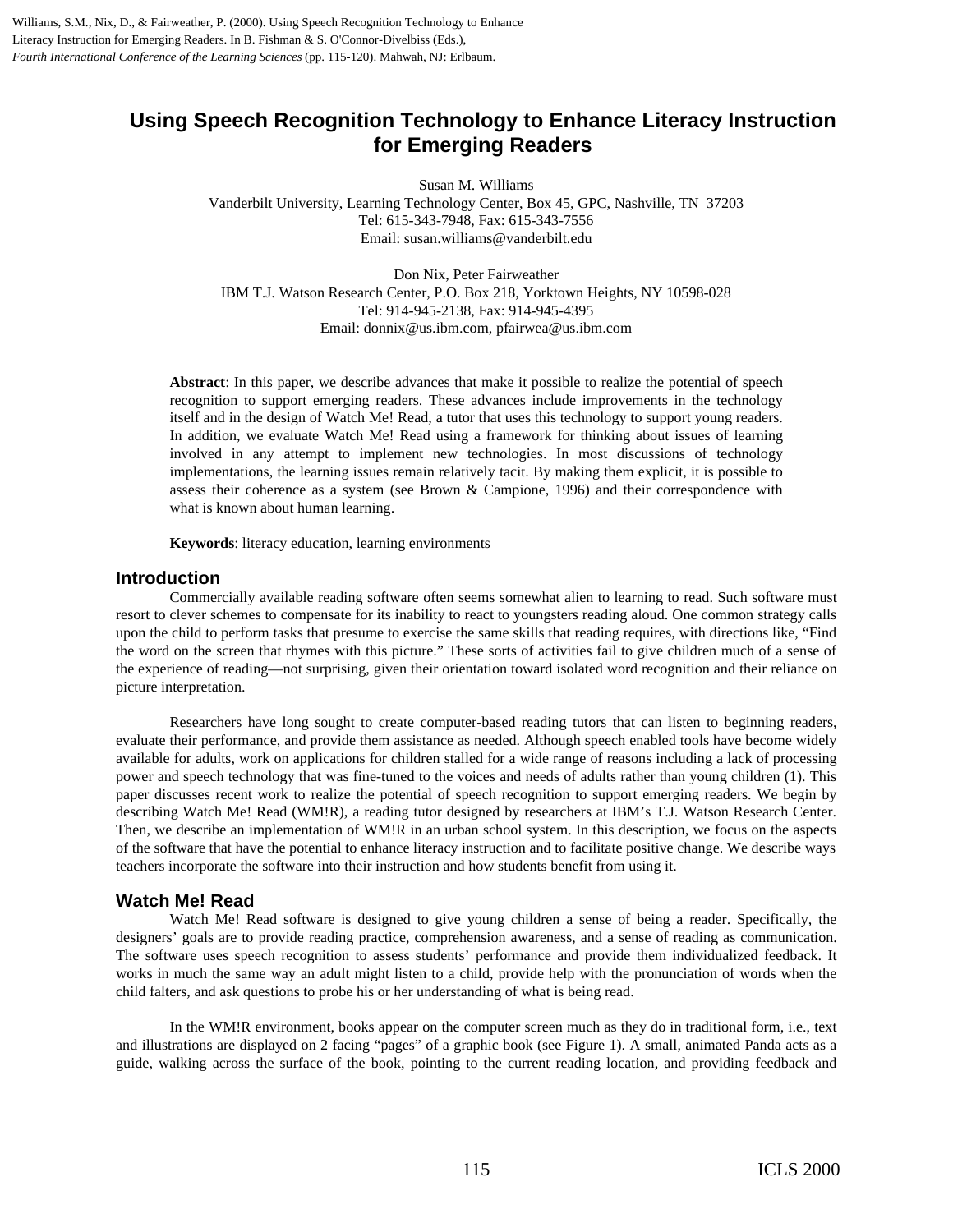encouragement. Students are asked to read the text one phrase at a time. For students who are just beginning to read, the Panda reads each phrase first and then students read only the last word when the phrase is repeated. At the most advanced level, students read the entire phrase without assistance. The phrase being read is marked in color with the text read by the Panda in blue and the text read by the student in red. If a student does not know a word, he or she can click on the word and hear the Panda pronounce it. The student's voice is recorded as he or she reads the book. This recording is used later in the performance section of the program.

At the beginning of each page, the student can choose to hear an overview of what they are about to read. At the end of each page, the Panda asks the student a comprehension or prediction question based on the contents of the current pages. These questions are customized for each book. The student's answers are recorded using a graphical "boom box" tool displayed at the bottom of the page. The student can listen to his or her answer and re-record it if they like. WM!R does not provide immediate feedback for answers to comprehension questions, but the teacher can review recorded answers at a later time.



Figure 1. Reading view of Watch Me! Read showing a book written and illustrated by a student

After the student finishes reading, Watch Me! Read presents a performance of the book with the words highlighted as the book is read in the student's voice. If a camera is attached to the computer, the student can create a video introduction to the performance.

Two new tools supplement the WM!R software. The first is an authoring tool used to create new books for WM!R. Teachers, students, or other authors use this tool to type in text and import pictures. Once these elements are in place, they can create the voice of the Panda by recording the instructions, the text of the book, the comprehension questions, and the feedback messages. This tool can be used to record instructions in Spanish or other languages for children whose second language is English.

In addition to the authoring tool, a new diagnostic tool has been designed in collaboration with teachers. This tool calculates the percentage of words that each student has read correctly. Other reports give the percentage correct by student for standard word lists such as the DOLCH. Analysis can be limited to specific dates; therefore, it is possible to track a student's progress by comparing data for consecutive weeks or months on the same word list. Teachers can also prepare an individualized sight word list by having the diagnostic tool print a sheet containing words that the student did not recognize when using WM!R. A quick scan through the displays for students can easily show which students are having difficulty or those that have not used the system at all.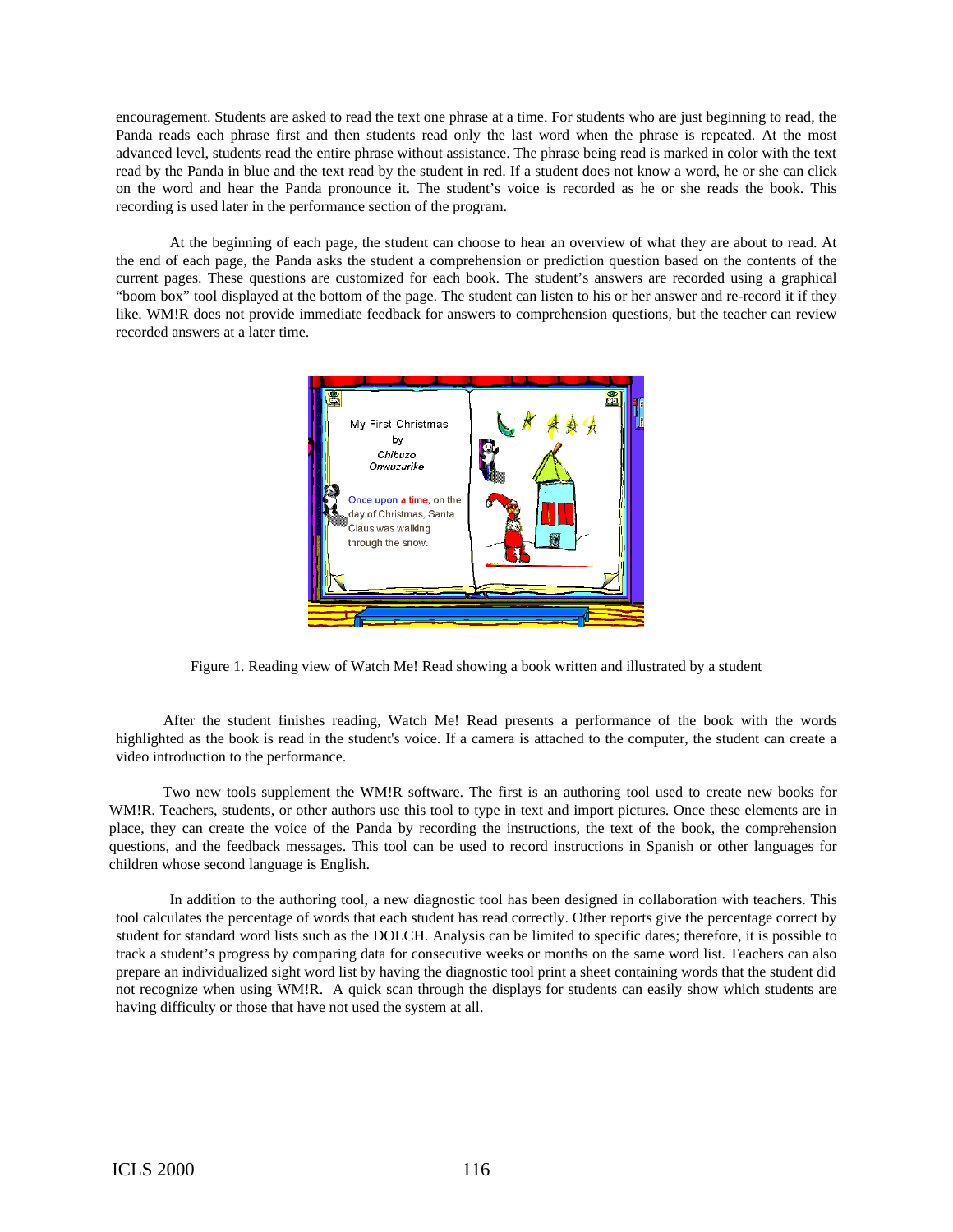#### **Issues in Adapting Speech Recognition for Young Children***.*

Many factors combine to make the evaluation of speech an extremely difficult task even for proficient readers (Fairweather, Nix, Oblinger, Adams, and Laffra, 1998): Oral reading contains numerous pauses, omissions, repetitions, insertions, and mispronunciations. Background noise may interfere. Microphones may be too close or too far away from the mouth. Other factors compound the difficulty when speech recognition is used in school settings with young children: Beginning readers are more likely to pause and mispronounce words. The variety of linguistic diversity is large, but training software to recognize each student's voice is impractical.

Each of these factors can increase the number of errors in judgements made by the software concerning whether or not a word is pronounced correctly. Work on WM!R has focused on improving the accuracy of these judgements using several approaches. First, more appropriate acoustic models were developed for words in the system's vocabulary. Previously, these models were based entirely on the voices of adults. In the WM!R project, 110,000 speech samples were collected from 1830 children in 20 sites all over the United States. These samples produced more accurate representations of children's relatively high-pitched voices. They also captured the regional and ethnic linguistic diversity that is present in most schools in the U.S.

In addition to the new acoustic model, additions were also made to the pool of words the tutor searched when analyzing students' speech. These new words represented common alternate pronunciations. For example, because so many children pronounce "comfortable" as if it were spelled "comfterble," that alternative was included. Miscues such as pronouncing "will" instead of "well" were also included as chaff words.

Although these modifications have reduced the recognition errors dramatically, complete accuracy can still not be assured. As one would expect, emergent readers tolerate false positive errors, generally because they are unaware of them. For example, if a child produces "this" for "that" in the text and the tutor accepts it, the child is usually unaware that anything out of the ordinary has happened. False negatives, on the other hand, frustrate children quickly if they occur too often. The WM!R interface is designed to minimize frustration by tempering the way such judgments are signaled. For example, when the panda signals that the child has not read what was asked, she never says "no" or "incorrect" but instead presents a simpler task, asking, for example, a more focused "What's this word?"

#### **Classroom Implementation**

WM!R is currently the focus of a Reinventing Education Project funded by IBM in the Houston Independent School District (HISD). Each participating classroom receives 3 computers each equipped with a CD-ROM drive, headphones, a microphone, a small camera, and the WM!R software. Although teachers are expected to use the program, they are free to decide how often they use it and how they incorporate it into their literacy instruction. Most of the teachers in this initial site used WM!R as an independent reading activity during center time. At times, students were expected to read a specific book that was part of their lessons for the week. At other times, they could choose any book. In a typical week, each student would spend approximately 30 minutes using the program.

Although WM!R is currently in over 30 classrooms in 7 schools in HISD, this paper is based on observations and interviews in the initial implementation site, an elementary school serving students in pre-kindergarten through grade five. Approximately 15% of the students in this school are in special education, 26% in Limited English Proficiency programs and 19% in gifted and talented classes. The school is 44% African American, 33% Hispanic, 20% Anglo, and 3% Asian. Sixty-two percent of the students are on free and reduced lunch.

## **Evaluation Framework**

Our goal in this discussion is to describe WM!R's potential to support new views of learning and instruction and to report ways in which teachers understanding and use of the software mirrored these views. We organize this discussion using a framework introduced by Bransford, Brown, and Cocking in their recent book *How People Learn* (1999)*.* This framework (see Figure 2) embodies a set of design principles for learning environments based on what the field of the learning sciences has learned about expertise, learning and transfer. The framework is not prescriptive. Rather, it asks four important questions to help designers and teachers reflect on the extent to which an environment is consistent with evidence on learning. These questions examine the extent to which an environment is student centered, knowledge centered, assessment centered, and community centered. In the next section, we discuss how the WM!R environment is consistent with each of these perspectives. We supplement the discussion with evidence from classroom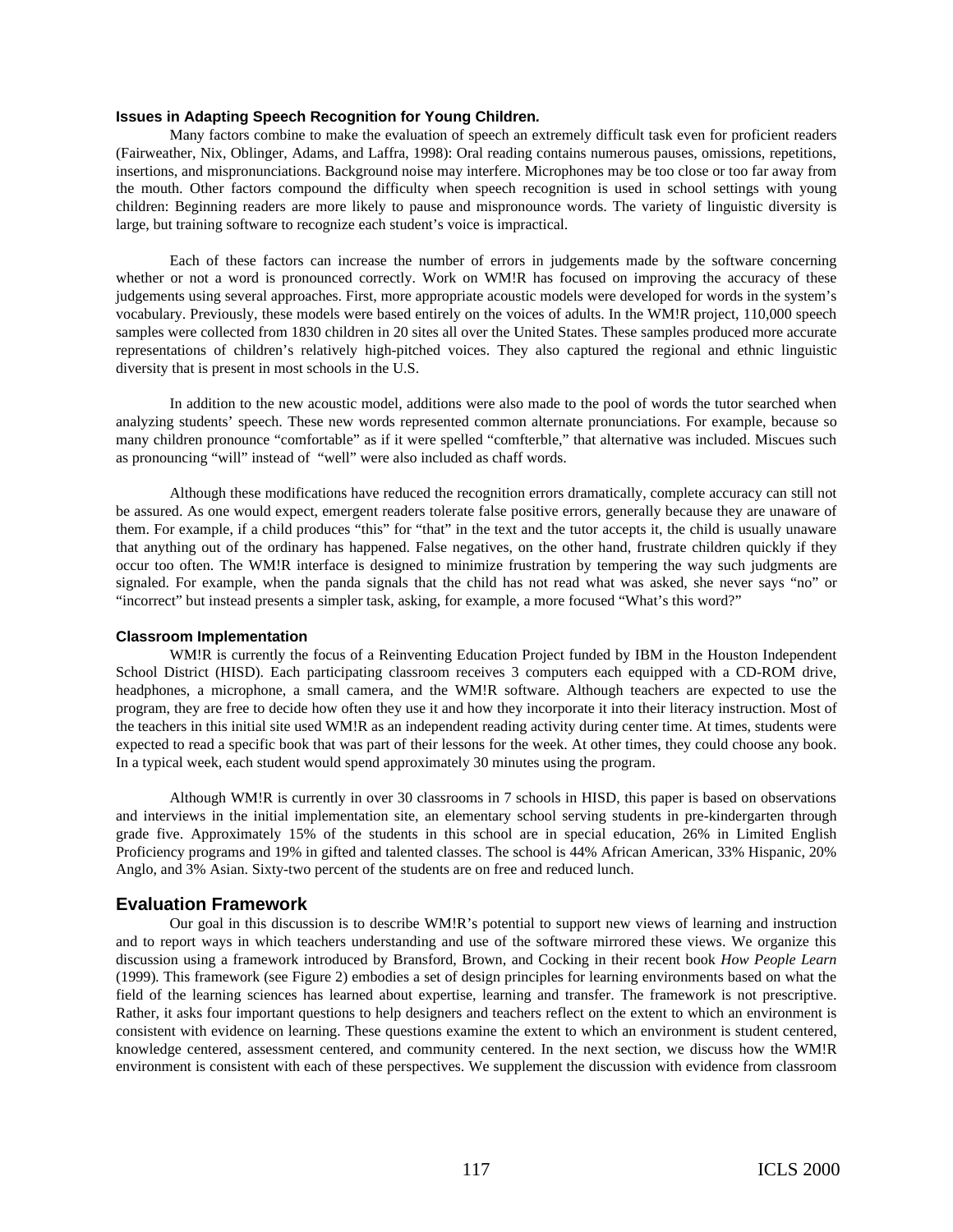observations and teacher interviews. Although the perspectives are discussed separately, it is important to note the ways in which they overlap and support one another.



Figure 2. HPL framework for evaluating design environments

### **Learner Centered**

Learner-centered environments are created by teachers who understand that students construct their own meanings beginning with the beliefs and knowledge that they bring to the classroom. These environments include a respect for students' current knowledge as representing a starting point for further learning. Many efforts to teach reading in large classrooms fall short of the goal of being learner centered. Students march through the curriculum in lock step, reading the same books, and working on the same aspects of decoding skills at the same time. There are few opportunities for individualizing instruction due to the number of students per teacher and the time available. The WM!R environment lets students choose their own books and read them at their own pace. The feedback provided lets even the beginning reader work independently and get as much (or as little) support as they need.

In the implementation site, where 26% of the children were classified as limited in English proficiency, teachers immediately recognized the importance of an environment that responded individually to their students needs. All teachers spontaneously mentioned how much their Limited English Proficiency and bilingual students benefited from using WM!R. For example, bilingual student's classes are conducted primarily in Spanish and Spanish is the primary language in their homes and communities. Only two students out of twenty in the bilingual class at the test site had English spoken at home. Thus, they have few opportunities to try out their English skills and are very insecure about trying to say the words out loud. Using WM!R allows these students to hear their own voices and compares their pronunciation with that of the Panda. It helps them acquire confidence to use their developing English skills.

Special needs students also benefit from using WM!R. Students who exhibited symptoms of attention deficit disorder were more engaged in reading practice with WM!R than when reading on paper. One such student reported that he liked reading on the computer because it didn't take as long. Data indicated that he actually spent almost four times as long reading on the computer as he did in reading a printed version of a similar story. One teacher described a hearing-impaired student who was not fitted for a hearing aid until spring of the school year. WM!R was his best opportunity for getting feedback on his pronunciation because the volume could be adjusted so that he could hear well.

Learner-centered environments exhibit sensitivity to the individual cultural practices of students. The WM!R environment supports a wide range of dialects and languages. Alternate pronunciation of words that occur commonly in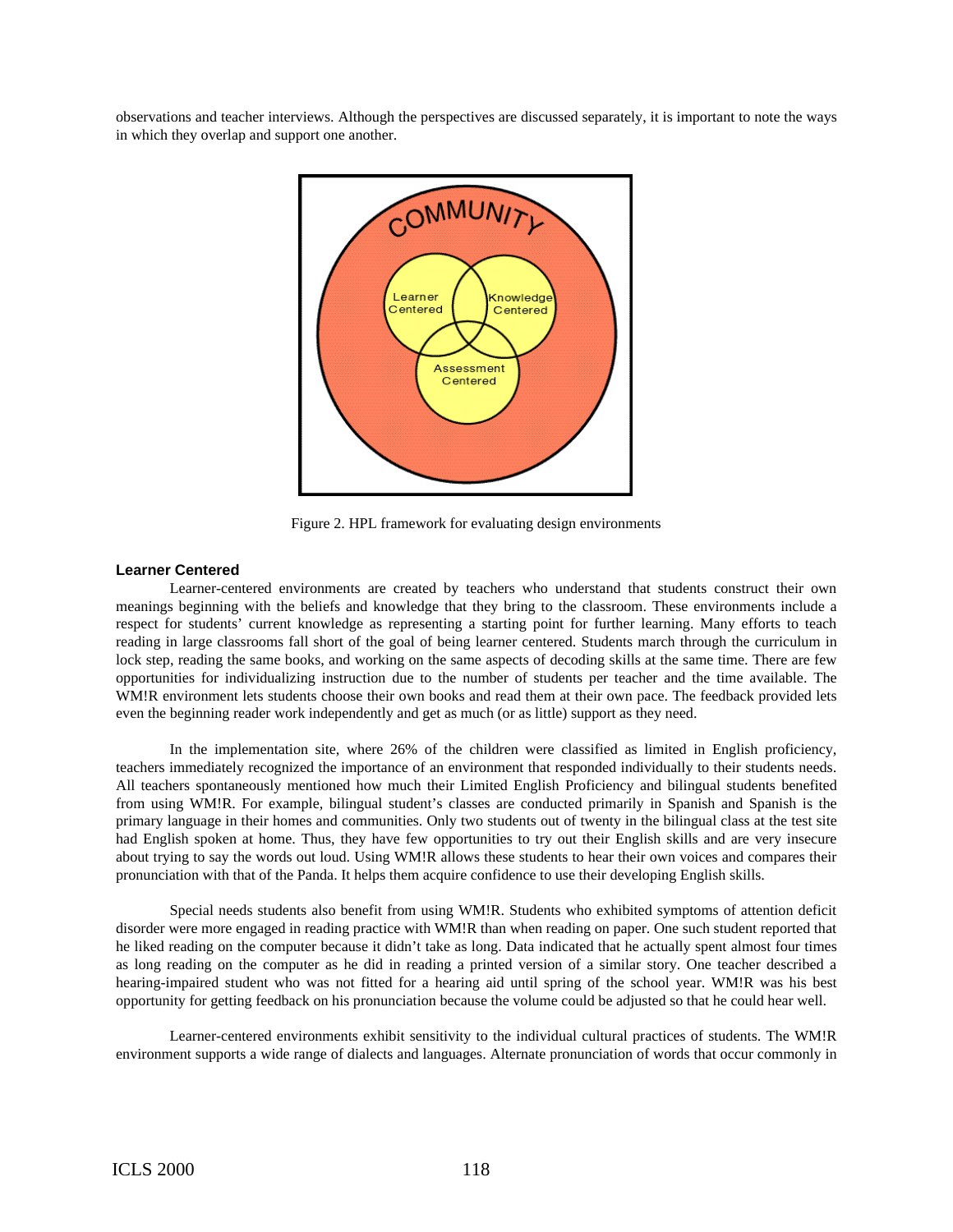some dialects are included in the acoustic models and accepted as correct. Instructions and feedback are available in Spanish for students in the bilingual class. Using the authoring system, aides were able to create instructions in Turkish for a student with limited English proficiency.

One important outcome of a learned-centered environment is a high level of motivation. Teachers reported that students were always motivated to use WM!R. Here are some of their comments: "I do feel that (my students) are more motivated to read while they're on the computer, because … it's very interactive, whereas when they're having to read independently …they are more likely to be off task compared to how they act when they're at the computer." "They are very on task when they are there … And when I need them then I actually have to go over there. I mean I can't call their names and have them turn to me. They're very focused." "Basically they love the computers and they will go to that first if they are given a choice."

## **Knowledge Centered**

A knowledge-centered perspective focuses attention on what is to be taught and why it is important. This is based on an analysis of what students need to know and do at the end of instruction. Most teachers would agree that to read well students should have a knowledge of letters and sounds, be able recognize and know the meaning of a large number of words automatically, and to have strategic knowledge that facilitates comprehension. However, many might disagree about the best kind of instruction to accomplish these goals. In fact in recent years, there has been a great debate over whether a phonics or a whole language approach is *the* best way to teach reading. In reality, most teachers, including the teachers at our implementation site, incorporate aspects of each approach in their instruction.

With its stated goal of giving young children the experience of reading, WM!R adopts a somewhat holistic approach to reading instruction with learning occurring in the context of meaningful literacy activities. Word recognition is supported through the computer's pronunciation of individual words in the broader context of reading a book. Students use the recording tools to record answers to comprehension questions, summarize what they have read, and make predictions about what is about to happen.

WM!R does not provide decoding instruction. It does support children's discovery of patterns and rules through the use of books that focus on specific sounds.

#### **Assessment Centered**

Assessment-centered environments provide opportunities for students to make their thinking visible, receive feedback, and revise their performance. Teachers have limited time to assess students and technologies such as WM!R can help solve this problem.

WM!R's assessment goals are formative: The environment enables students and teachers to monitor progress toward the knowledge goals discussed earlier. Teachers reported that students benefit from having their voices recorded and played back. Most had no idea what they sounded like when they read and this feedback helped them improve their oral presentation skills. Teachers also indicated that listening and reflecting on their own performance encouraged students to read with expression and to practice to build fluency.

Diagnostic records kept by WM!R are available only to the teachers who reported they used them primarily to confirm their judgments about specific students. They also indicated that the diagnostic tool proved useful to print out individualized sight word lists for students to study. Although it would be possible to use these records for report card grades or other high-stakes assessments, the accuracy of the speech recognition and the informal settings in which the records are gathered makes this unwise (2).

#### **Community Centered**

New developments in the science of learning suggest that community norms and community connections play an important role in learning. One important aspect of a community-centered classroom is the extent to which there are opportunities for students to create products that are discussed and valued by others. Although reading to a computer, may seem like a solitary activity, the WM!R environment provides several opportunities for building community within and across classrooms. First, students can use WM!R to present a reading of a book with the words highlighted as the book is read in the student's voice. Teachers mentioned that students created these performances and showed them to